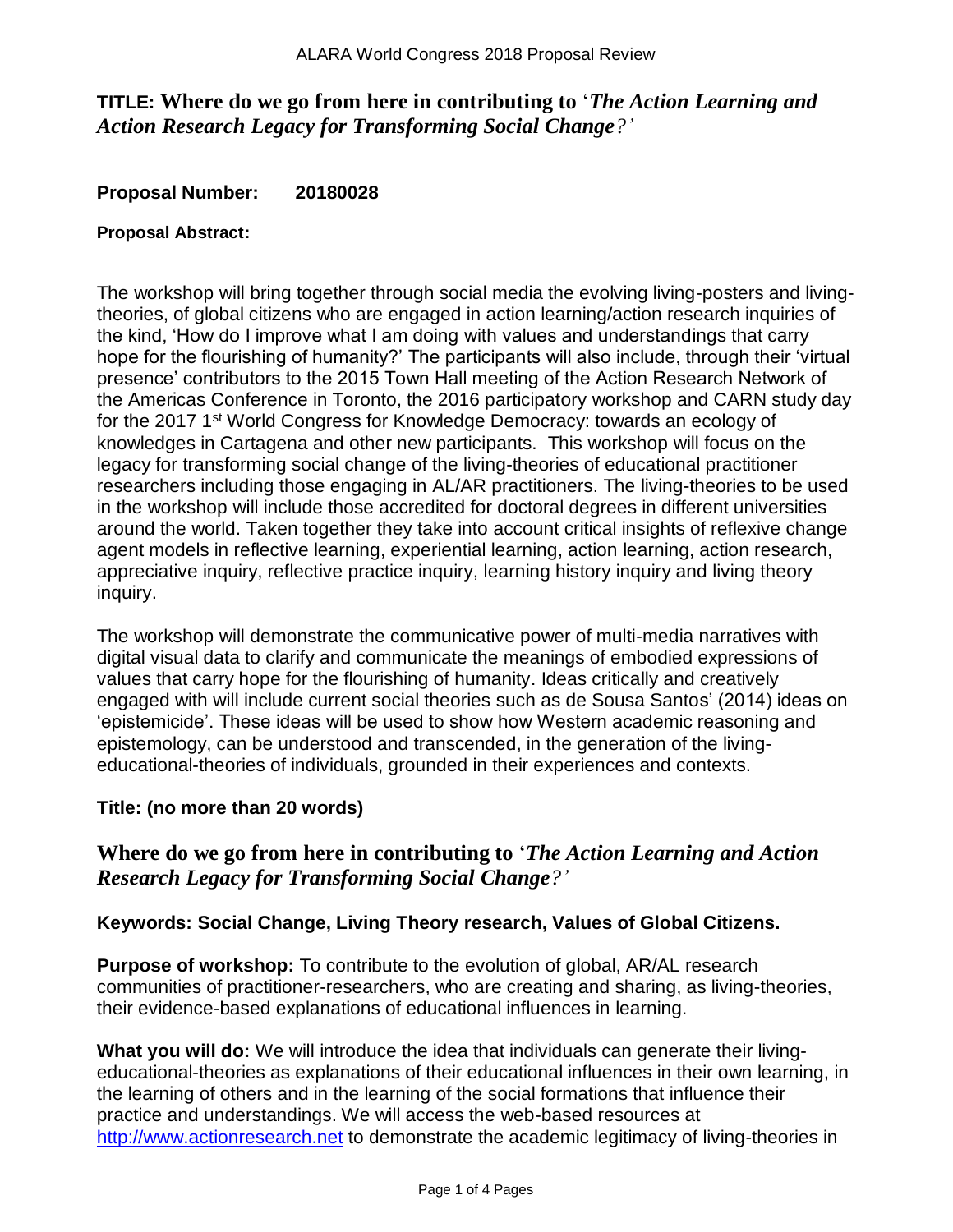Universities around the world. We will focus on Living Theory doctorates to show how a multi-media narrative can carry the meanings of embodied values.

**How participants will be involved:** Participants will begin by discussing in pairs their experiences and contexts in which they are seeking to live their relational and ontological values as fully as possible. These are the values they use to give their lives meaning and purpose. Participants will be taken through an action reflection cycle in which they describe what they would like to improve, produce an action plan, explain the data they will need to collect to make an evidence-based judgement on their effectiveness. Virtual participants will share their living-posters and living-theories in web-based resources and in the workshop. Virtual participants from European Countries, South Africa, New Zealand, India, Australia, Canada, Mongolia and the Republic of Ireland have confirmed their desire to participate.

## **What participants will learn:**

- **i)** The meaning of a living-educational-theory and Living Theory research in AL/AR in learning where do we go from here in contributing to '*The Action Learning and Action Research Legacy for Transforming Social Change?*
- **ii)** How to integrate digital visual data into an explanation of educational influence in learning
- **iii)** How to strengthen the validity of an explanation grounded in personal experience through the use of a validation group that uses the mutual rational control of critical discussion.
- **iv)** How to integrate insights from social theories and other disciplines in the generation and sharing of a living-educational-theory.

### **Presentation Type: Workshop**

#### **Category:**

| Paper presentation  |  |
|---------------------|--|
| Symposium           |  |
| Workshop            |  |
| Poster presentation |  |
| Artistic display    |  |

\* \* \* \* \*

#### Dear Reviewer

The ALARA 2018 Organizing Committee appreciates your effort to review the attached proposal.

To simplify the reviewing process and to attain a higher level of consistency, we have included some tables below that specify the assessment criteria for submissions. We request that you make a judgment on each of the sections in the tables. Please also indicate on the last page your reasons for approving or not approving the proposal's inclusion in the Congress.

If you would like to add comments, through track changes in the proposal, you may do so as it will help the presenter to improve the quality of the proposal.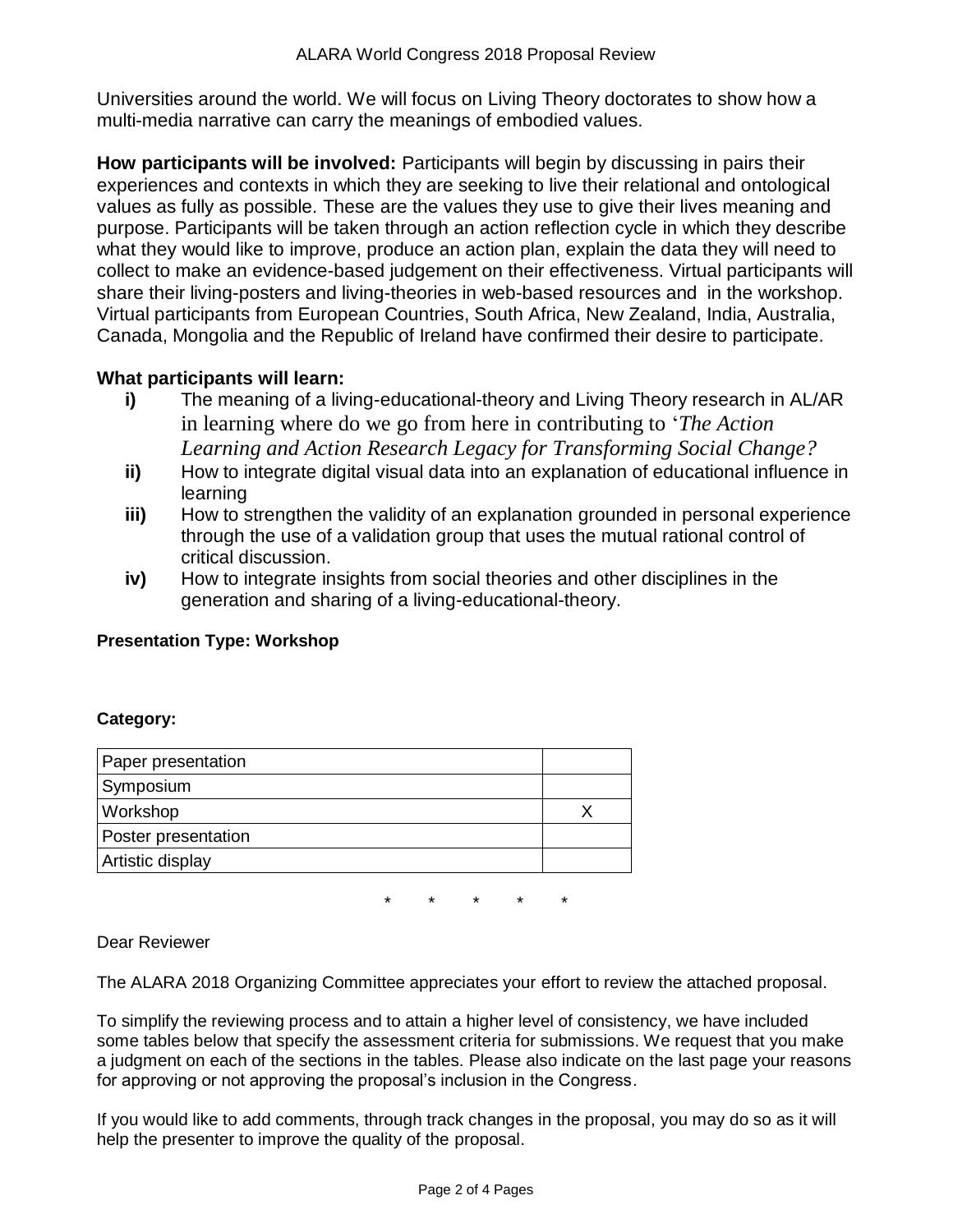Outright rejection of a submission within the initial reviewing process is limited to proposals that do not fit into any of the prescribed themes of the Congress.

#### **Reviewer assessment criteria and procedures:**

Use the following assessment criteria to determine the quality of the submission by marking the appropriate option with X:

| <b>Assessment Criteria</b> |                                                                                                                                                                                                    | Acceptable<br>as is | Acceptable<br>with changes |
|----------------------------|----------------------------------------------------------------------------------------------------------------------------------------------------------------------------------------------------|---------------------|----------------------------|
| Topic:                     | The content covers new ideas or new ways of<br>considering existing concepts, and is likely to<br>stimulate and encourage the audience's involvement<br>in discussion                              | X                   |                            |
| Title:                     | Concise, captures the main concepts of the study and<br>does not exceed 20 words                                                                                                                   | X                   |                            |
| Keywords:                  | Keywords included and relevant for the study                                                                                                                                                       | X                   |                            |
| <b>Background:</b>         | Where relevant, adequately provides information that<br>reflects the need for the project                                                                                                          | X                   |                            |
| <b>Methods:</b>            | Briefly explains the sample, research design,<br>instruments and type of analysis applied.                                                                                                         | X                   |                            |
| <b>Results:</b>            | Provides a brief overview of the main results or<br>findings according to the specified objectives                                                                                                 | X                   |                            |
| <b>Conclusion:</b>         | Provides a brief but applicable conclusion that is not<br>a repeat discussion of the results, but rather a wider<br>interpretation with relevant recommendations.                                  | X                   |                            |
| Delivery method:           | Proposed method of delivery is appropriate to a<br>World Congress on AL / AR, will suitably engage and<br>involve the audience, and is consistent with the<br>content and concepts in the proposal |                     | X                          |

#### **Please mark the appropriate option with X:**

| <b>Overall impression</b>                                          |  |
|--------------------------------------------------------------------|--|
| Presentation falls within scope of themes                          |  |
| Presentation should fall under one of the other themes,<br>namely: |  |
| Presentation does not fall within scope of any of the themes       |  |
|                                                                    |  |

#### **Approval**

This presentation should be: (please indicate choice and reason)

\_\_\_ Rejected for this event

\_\_\_ Adjusted and resubmitted for consideration